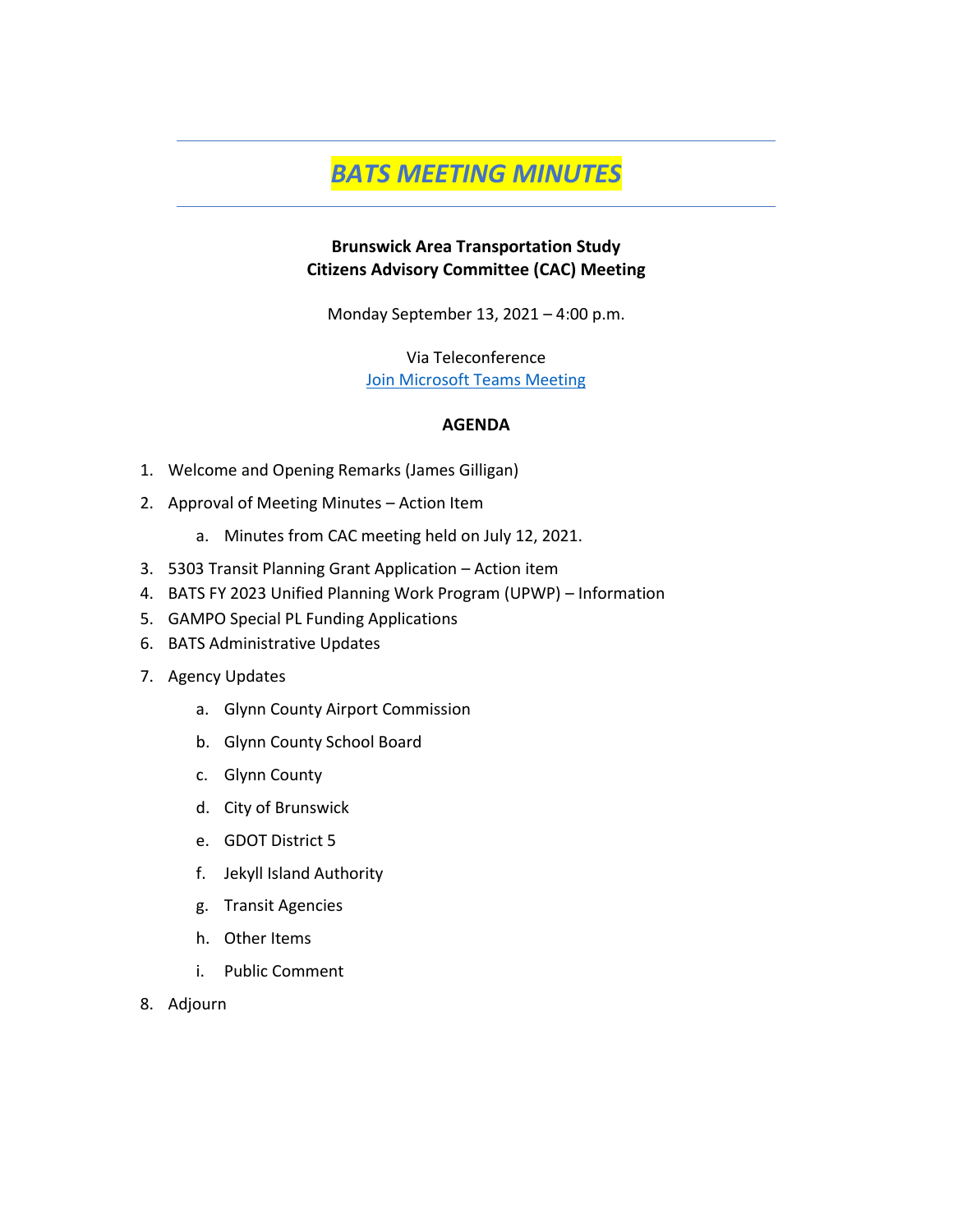#### **Brunswick Area Transportation Study Citizens Advisory Committee Meeting Minutes**

Monday September 13, 2021 – 4:00 P.M. Via Teleconference

#### **ATTENDEES**

#### Committee Members

James Gilligan (Chairperson) Melissa Ennis-Roughton Neil Ligon Ed Farley Margie Harris Myrna Scott-Amos Lance Sabbe Jamaal Brown Dylan Lukitsch Roxanne George

#### **Others**

Rachel Hatcher, Senior Planner, RS&H Vishanya Forbes, Transportation Planner, RS&H Chris Cary, Glynn County Ian Newman, Transportation Planner, RS&H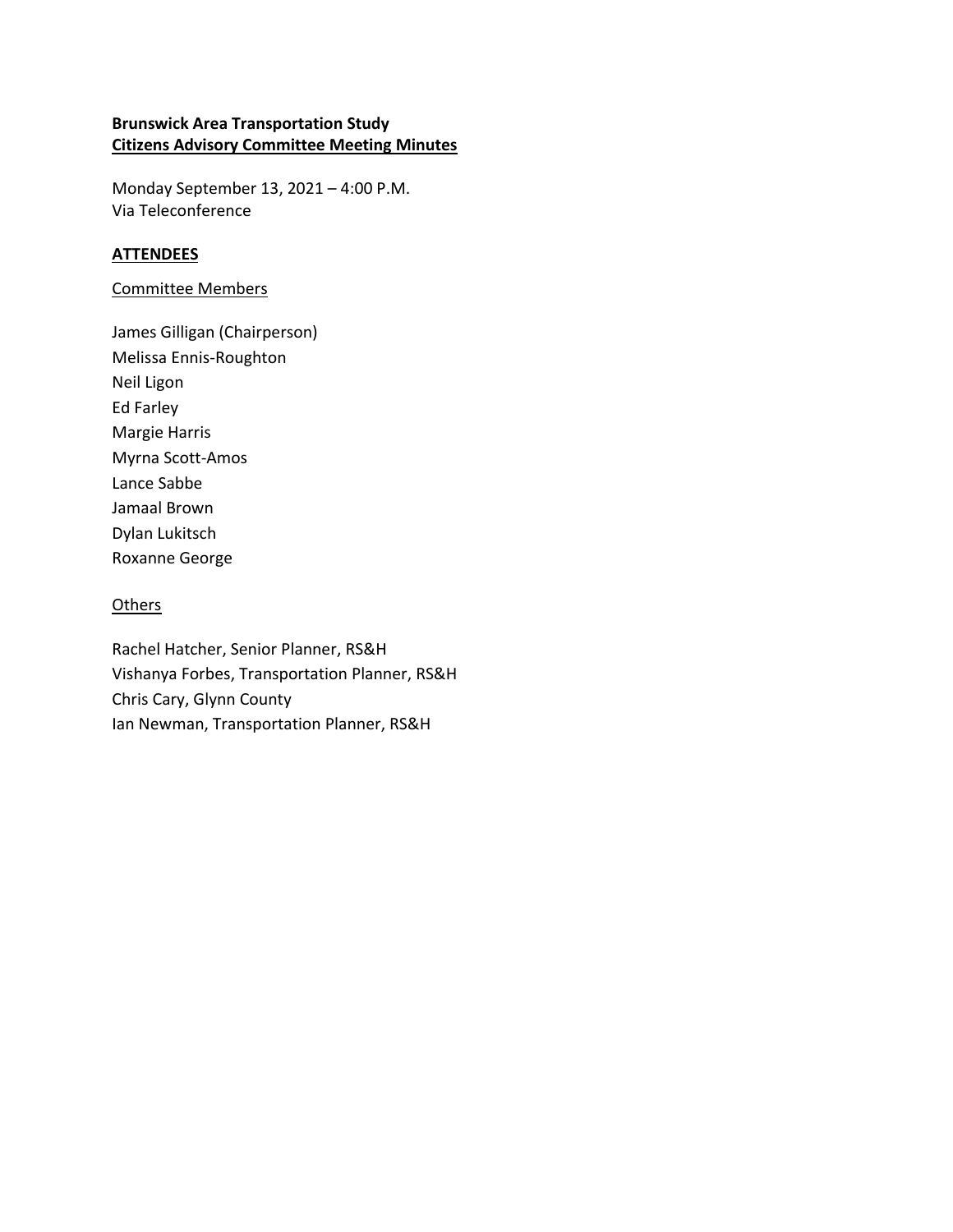#### **1. Welcome and Opening Remarks.**

The meeting was called to order at 4:00 PM by Mr. James Gilligan, Chairman of the BATS CAC. Mr. Gilligan began by reviewing the meeting schedule. He stated that there were new committee members who did not attend the previous CAC meeting. Ms. Forbes was asked to introduce the committee members who were not able to attend the last CAC Committee Meeting. She mentioned that Ms. George notified her prior to the last meeting that she would not be able to attend, and that Mr. Brown noted that he had difficulty opening the link to attend the prior meeting.

Ms. Forbes introduced Mr. Cary, who is a new planner with Glynn County Planning Commission. Mr. Cary spoke briefly about his background. He has been with Glynn County for a little over one month after finishing his master's Program at Valdosta State University and worked in supply chain for ten years prior. He is a self-described lover of transportation and is particularly interested in bike transportation and bike lanes and alternative vehicles.

Ms. George introduced herself, and apologized for missing the last meeting and said that she is very passionate about racial equity and conservation. She sees transportation planning as a way of hitting goals regarding these topics and is primarily interested in transit, alternative vehicles, and employment opportunities without having to drive their own car.

Mr. Brown stated that he is originally from New York, Newark and Philadelphia and comes from many backgrounds. He has an MBA, has been a higher education educator for the last 15 years and has also worked in politics and corporate America. He added that transit was on every item in the political sphere in New York and is excited to bring the perspective of having lived in the city with the largest transportation system in the country.

There were no members of the public present at the meeting. Mr. Gilligan reminded committee members that BATS is still hosting meetings virtually due to a significant number of Covid-19 cases in the county and that BATS meetings will be virtual for at least the remainder of calendar year 2021. He added that Ms. Forbes will send an email one week before meetings are scheduled to remind members of the committee of the upcoming meeting. Mr. Gilligan mentioned that the committee keeps these meetings consistent from 4-5 PM but will sometimes go over that time and on the county website there is the meeting agenda and meeting minutes from the previous meeting.

Mr. Gilligan asked the committee members to review the meeting agenda and minutes from the previous meeting before each CAC meeting as approving the meeting minutes is the first action item of each meeting. He stated that at the end of the meetings there is time to discuss interesting transportation topics.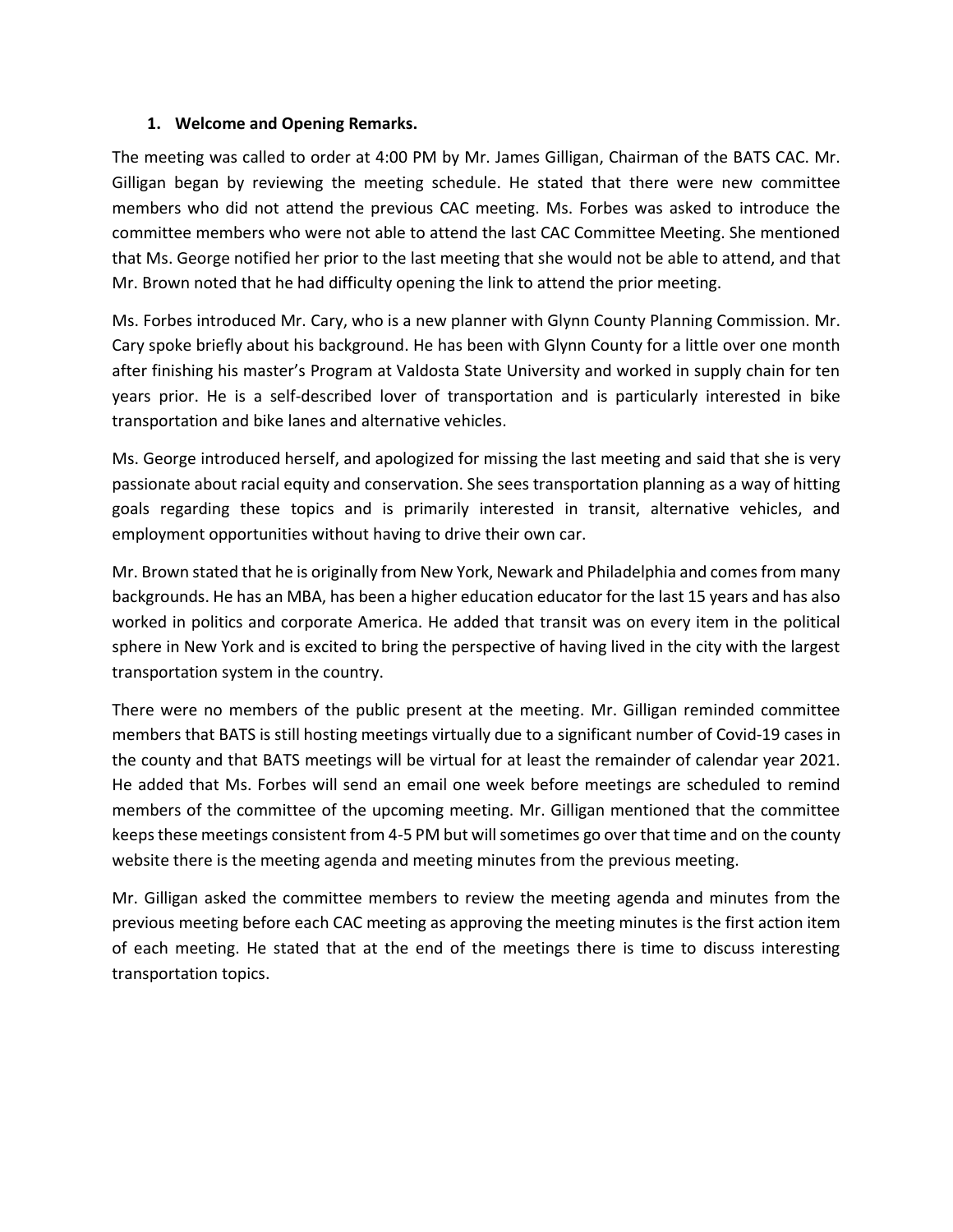## **2. Approval of Meeting Minutes – Action Item**

## **a. Minutes from CAC meeting held on July 12, 2021.**

Mr. Gilligan asked for a make a motion to approve the minutes from the meeting prior. Mr. Farley made a motion, and this motion was seconded by Mr. Sabbe. The motion passed unanimously.

### **3. 5303 Transit Planning Grant Application – Action Item**

Ms. Forbes addressed this agenda item. She gave a quick refresher of what the transit grant application entails for the BATS MPO. She stated that we are now in the FY 2023 UPWP which has the approved funding amount for FY 2023. This operates slightly different than the UPWP PL Funding because it provides funding for two years as opposed to one year. She explained that the application is due on November 1, but BATS must act prior to the CAC November 8<sup>th</sup> meeting. She reviewed the different activity line items that are already approved by the committee and added that the resolution must be signed by the PC chairman so that we can put the application packet together and submit by the deadline. She mentioned that the activity line items are the ones that BATS typically support the City of Brunswick and Glynn County with throughout the fiscal year.

Ms. Forbes reviewed the typical timeline for the 5303 funding application, with the application period from September 10 to November 1. Funding allocations are complete (typically from GDOT Intermodal) in March 2022 and the Notice of Intent to award, and FTA application is submitted, with funds awarded to recipient on July 1.

Ms. Forbes highlighted the FY 2023 FTA 5303 estimates with their funding sources and amount of estimated dollars. She stated that this is included in the FY 2022 UPWP and that BATS is estimated to receive a little over \$56,000 in 5303 Transit Planning Grant Application for the upcoming fiscal year (FY 2023).

There were no questions or comments.

Mr. Gilligan reminded the committee that they can ask what acronyms mean and that in transportation there are numerous acronyms. He stated that FTA stood for the Federal Transit Administration and that this agency is the funding source for all transit projects in the country. He called for a motion to recommend that the BATS Policy Committee approve the FY 2023 5303 grant application resolution and authorize the Policy Committee Chair to fully execute the grant funding application. Mr. Ligon made the motion. Mr. Farley seconded the motion, and the motion was passed unanimously.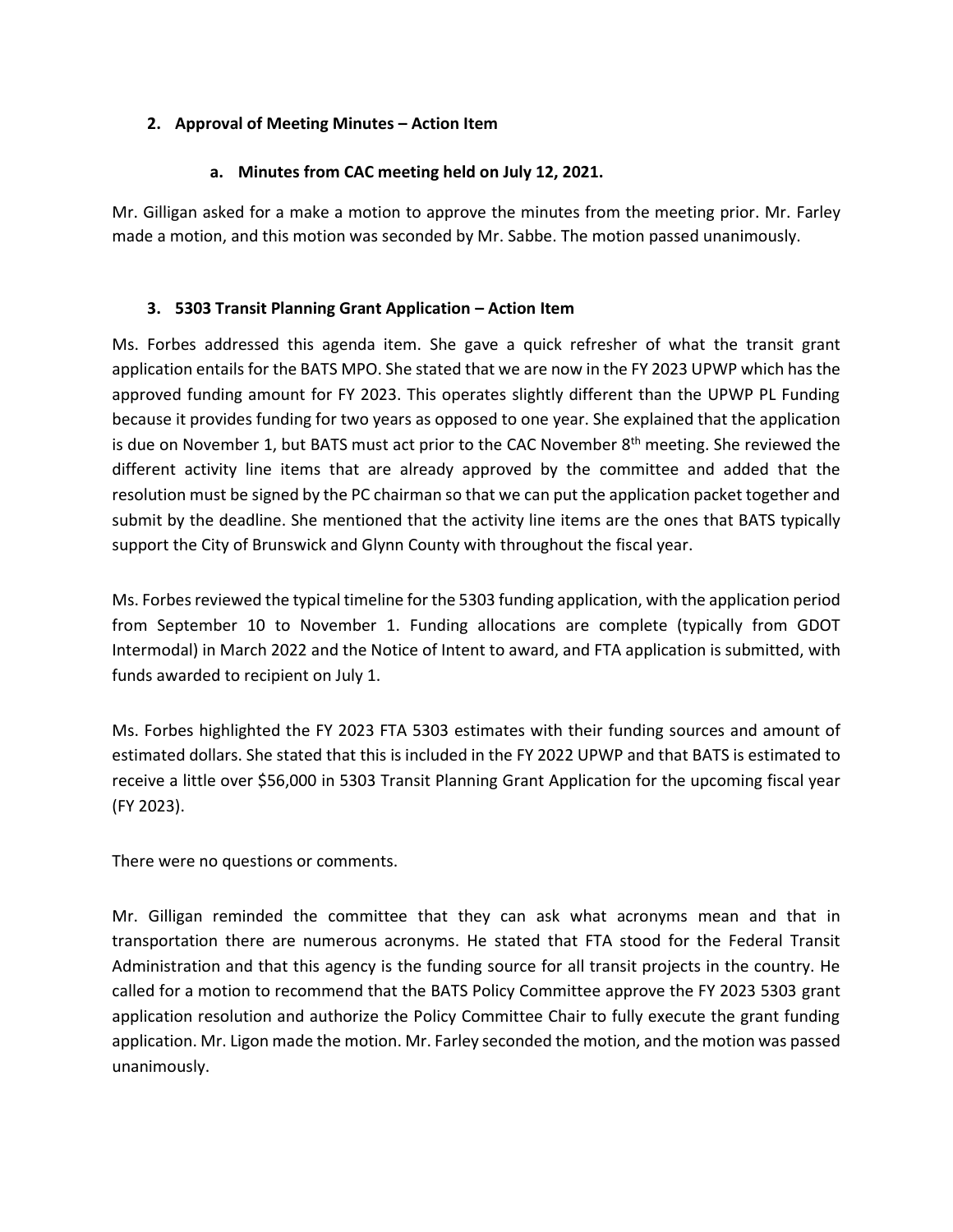## **4. BATS FY 2023 Unified Planning Work Program (UPWP) - Information**

Ms. Forbes stated that the FY 2023 Unified Planning Work Program (UPWP) is underway and that there is a draft document that is being reviewed by MPO staff. After the July 12 CAC meeting a form was circulated for members to provide input regarding planning priorities for the draft FY 2023 UPWP to incorporate comments and feedback regarding the FY 2023 planning priorities. She added that BATS staff received minimal feedback from the CAC as of August 30, 2021, but the feedback staff did receive was incorporated into the draft UPWP.

Ms. Forbes reviewed the FY 2023 UPWP Calendar of Activities. She mentioned that BATS staff is in the process of developing the UPWP, and that at the November meeting we will be presenting to the policy committee for a 30-day release of public comment period. She stated that there will be ample time provided for mark-up by oversight agencies before it is available for a 30-day public comment period.

Ms. George asked if the date at which committee members would receive this draft would be the beginning of November and Ms. Forbes confirmed and responded that it would be one week prior the next CAC meeting which is on November 8. Ms. George asked if at that point if it would be okay to share the draft with other folks in the community and Ms. Forbes said it would not be. She stated that this would not be shared with the general public until the 30-day public comment period in December. Members of the general public will have 30 days to send a comment form to BATS staff to provide input. Ms. Forbes explained that when the CAC receives the draft document prior to the meeting on November 8, it is only for their feedback and the public review it.

Ms. George asked that if there are substantial changes to enact, what the process would be.

Ms. Forbes replied that pending those changes, BATS staff will make those adjustments before bringing the draft document to the Policy Committee before their next meeting.

# **5. GAMPO Special PL Funding Application**

Ms. Forbes reminded the committee that BATS has missed the September round of Special PL Funding and that the next round of GAMPO Special PL funding applications are due in March 2022. These are planning funds only and cannot be used for PE, ROW, UTL or CST phases of projects. Funding is at an 80% federal and 20% local match/split with no minimum or maximum award size.

Mr. Gilligan added that GAMPO stood for the Georgia Association of Metropolitan Planning Organizations, and that BATS is a member of this association.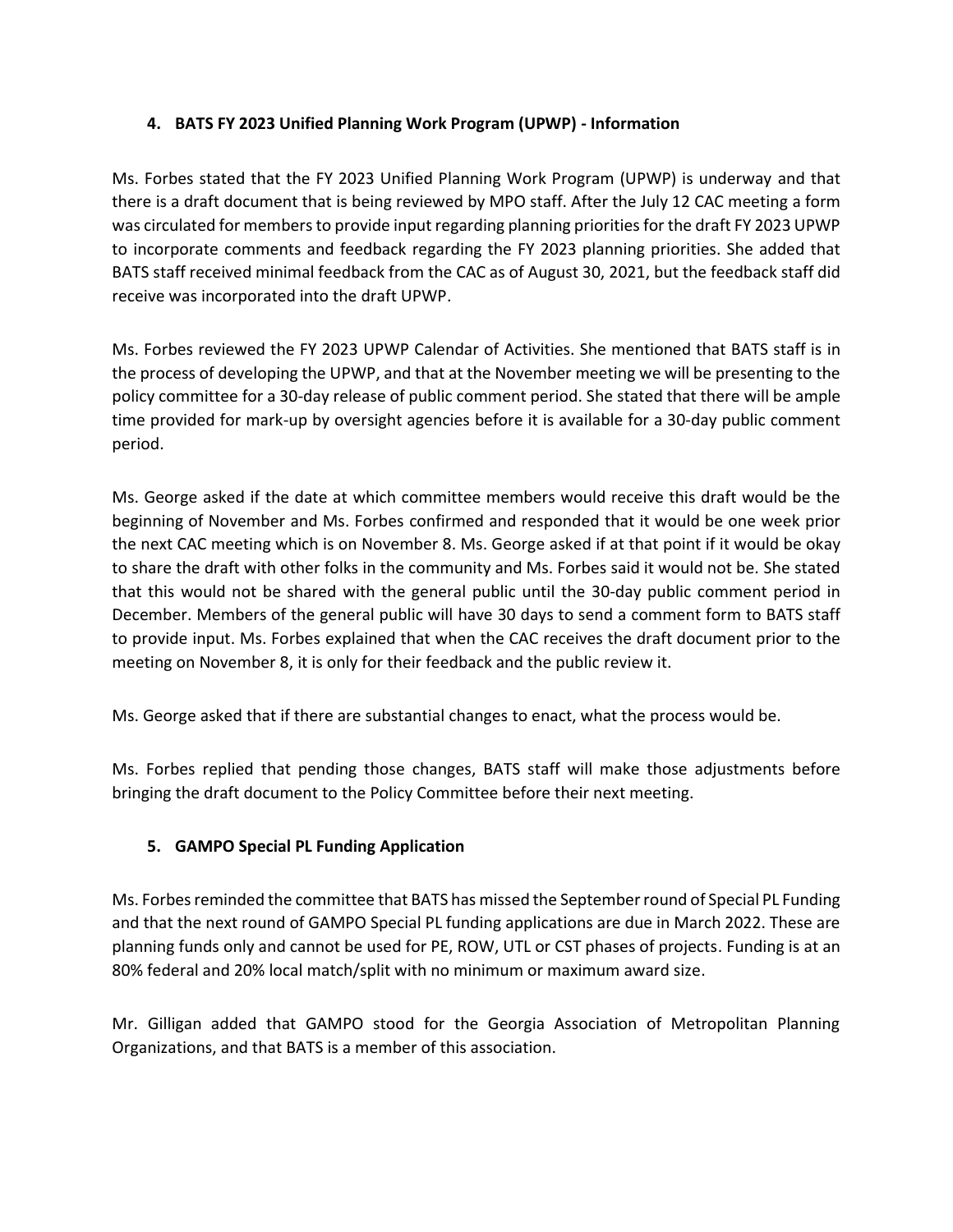Ms. Forbes mentioned that BATS staff have been in coordination with the MPO director and are actively working on a proposal for the March 2022 submittal concerning the study that has been proposed by the County for Sea Island Road in conjunction with the CR 583/Sea Island Road @ Dunbar Creek Bridge Replacement project which is in the FY 2021-2024 TIP. Glynn County would be the local project sponsor. She continued that a prerequisite for a study to be considered by GAMPO it must be present in the UPWP, support the BATS 2045 MTP, and go through two cycles of MPO meetings prior to submittal.

Ms. Forbes went on stating that during the development of 2045 MTP that was adopted in August 2020 data indicated that the Sea Island Rd. to Demere Rd. corridor has a Level of Service (LOS) D and with a 2045 "Do Nothing" scenario projection of LOS F. Between coordination with the MPO and oversight agencies, it was recommended that BATS staff complete a GAMPO application to study additional needs for this roadway. BATS staff is developing an application packet for submittal to get funding to further study this corridor.

Ms. Forbes showed the map of Sea Island Road @ Dunbar Creek with the project limits highlighted in purple. She highlighted snippets from the BATS 2045 MTP with the data that showed that the roadway was at LOS D and that the future year projection was at LOS F, and its Volume to Capacity ratio exceeding 1.00 (1.01).

Ms. Hatcher explained Level of Service (LOS) to committee members. She stated that the last score considered acceptable is D by GDOT. She mentioned that corridors with a Level of Service F have reached failure. She stated that this corridor is operating at a level of service D, but by 2045, based on the volume to capacity analysis, it would be operating at a failing (F) level of service if a do-nothing scenario is implemented. She added that there is a bridge replacement project that needs to occur because of the bridge rating, but the current project is a lane-to-lane replacement. Glynn County Commissioners met with the GDOT staff, board members, state reps, and the discussion concluded that the BATS MPO needs to reevaluate if the bridge needs to be widened, and what that phasing and staging should look like to not close off this major corridor.

Ms. Hatcher stated that there was considerable discussion, and a request was made to put this forward as a study, and to complete deliverables concerning the scoping of an additional project.

Ms. Forbes continued by reminding committee membersthat BATS staff is developing this application with the project fee at an estimated \$120,000, and the study deliverables expected are:

• Alternatives for roadway widening and bridge widening that would support the current project #0014914 in the TIP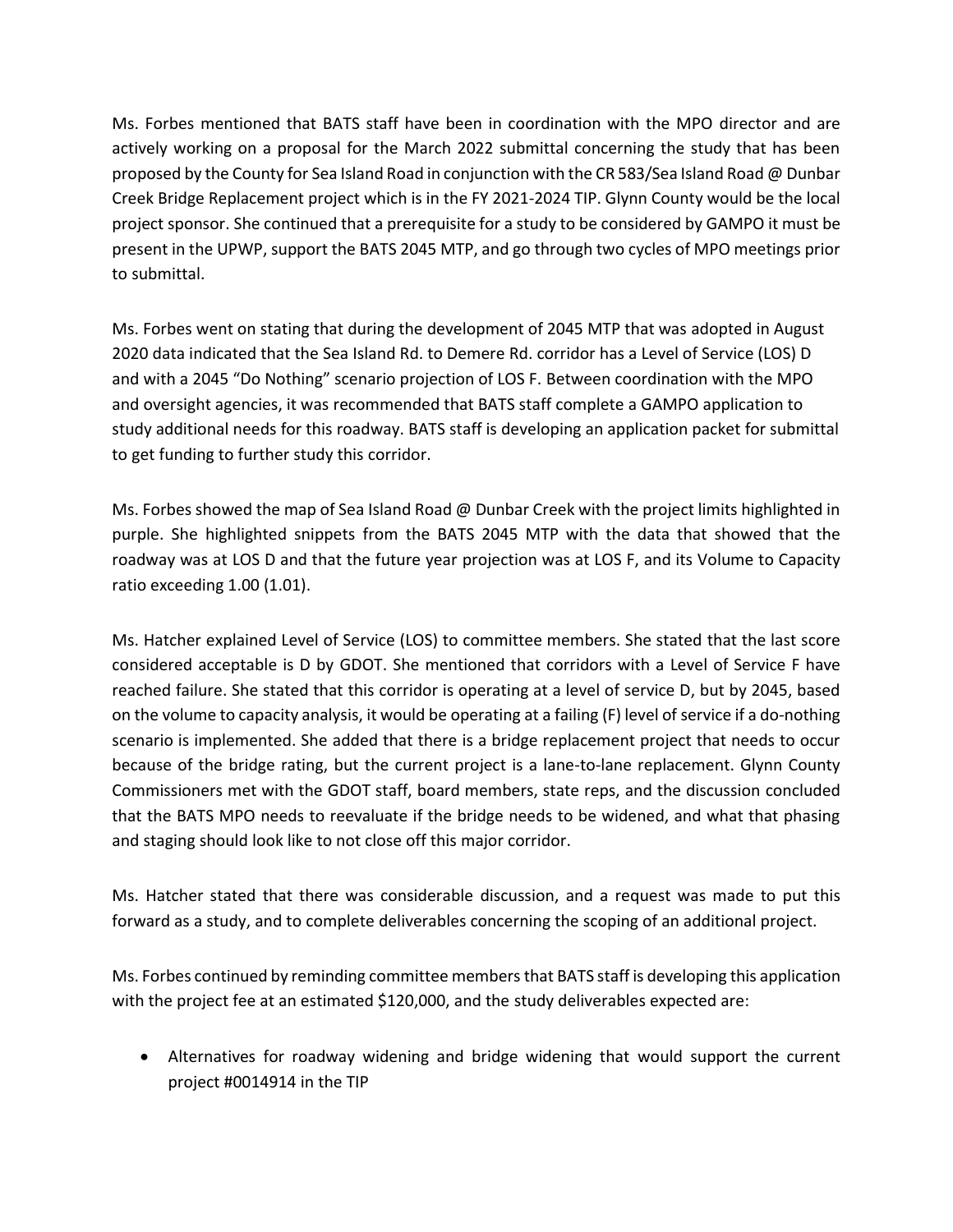- Schematics showing widened roadway and bridge alignments with bicycle and pedestrian infrastructure (if warranted) and integration with signalized intersections
- Cost estimates for these recommendations
- Public and stakeholder engagement as well as presentations made to the BATS committees and Glynn County during different milestones of the project, like the MTP and Bay Street Corridor project done as a GAMPO Special PL funding project

Ms. Forbes showed the overview of the current GAMPO/Special PL Funding schedule and currently BATS staff is presenting the updated scope and fee to the CAC and TCC. She stated that it would be presented to the PC in October and built to reflect the required two cycles of MPO meetings. She added that it will be presented to the Policy Committee and incorporated into the UPWP before sending the application packet to GAMPO.

Ms. George asked if the current usage was measured against the modeling prior to 2015.

Ms. Hatcher responded that BATS staff did evaluate the year over year transportation volumes and Volume to Capacity along the corridor and that from 2015 to 2018 a year over year increase of 16% was observed in the volumes which would further degrade the capacities. It was shown in 2019 this increase continued, and in 2020 there was a decrease in volumes to traffic, but this was an anomaly. She mentioned that monitoring of these numbers is going to continue, but there is an expectation that this increasing trend will continue.

Ms. George asked if other projects were considered in the application and Ms. Forbes replied not in this timeline and that there were a few considerations from the county but that they are not eligible.

There were no additional questions or comments.

# **6. BATS Administrative Updates**

**a.** FY 2021-2024 TIP Amendment/Modifications

Ms. Forbes stated that BATS staff received a notice from the GDOT Office of Planning on September 10, 2021 to perform an amendment and administrative modification to the FY 2021-2024 TIP. She mentioned that for the Sea Island Rd at Dunbar Creek Bridge Replacement project, an administrative modification for the program year of 2021 be moved out to 2024 for the ROW phase, and for the CST phase from FY 2024 to Long Term was requested. The funding amount will stay the same. There is a request to move out the ROW from FY 2021 to FY 2022 for the SR 25 Spur East at Mackay River project. This project has increased from \$382,867 to \$390,524. The program year for the UTL phase has stayed the same at FY 2024, but the funding amount changed from \$1,785,000 to \$2,247,108, which requires an amendment to the FY 2021-2024 TIP. The amendment will be presented to the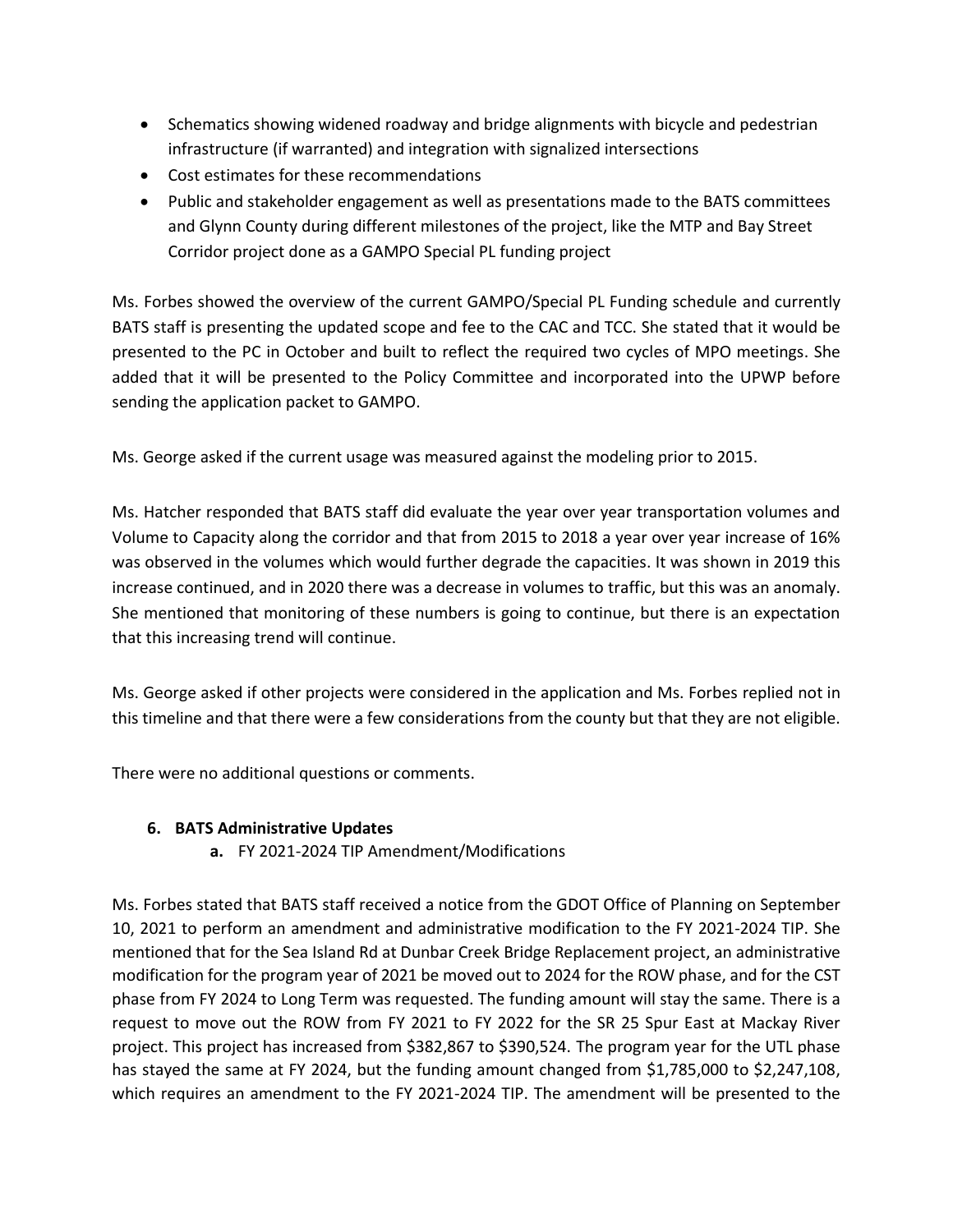Policy Committee for action so the updated TIP document will be released for a 30-day public comment period. The amendment has been changed on pages 25 and 32 on the TIP document. She added that the TCC acted earlier that day to recommend approval by the Policy Committee.

Mr. Gilligan asked for a motion to be made to recommend that the BATS Policy Committee approve the FY 2021-2024 TIP Amendment per GDOT's request and release for a 30-day public comment period. Mr. Sabbe made a motion to approve and Ms. Ennis-Roughton seconded. The motion passed unanimously.

# **b. GA FLAP Call For Projects Alert (FY 2023-2026)**

BATS staff received an update from FHWA that they are doing a call for projects for the FLAP Grant which will be open from FY 2023 to FY 2026. The call for projects application period opens on November 1, 2021 and runs through February 1, 2022. Ms. Forbes stated that an estimated total of \$11.3 million dollars that will be available for programming in the state of Georgia. She reminded the committee that BATS did act in FY 2018 to support a FLAP grant application for the Frederica Rd. at Christchurch realignment project that took place. The MPO did write a letter supporting the Frederica Rd. application. She explained the purpose of the FLAP grant, what it could be used for, where projects can be located, and that materials that were sent to BATS staff were included as part of the meeting packet and are available on the MPO website. Detailed information can be downloaded from the FHWA.

There were no questions or comments.

# **c. GAMPO Fall Meeting**

Ms. Forbes spoke briefly on this agenda item. She stated that the GAMPO Fall Meeting is scheduled for September 27, 2021. She added that BATS staff has received many questions on when the MPO will be returning to in-person committee meetings, which was addressed per a notice in the Georgia Open Meetings Act. BATS staff is in coordination with peer MPOs and this item will be further discussed at the upcoming Fall GAMPO meeting. BATS staff will provide updates following this meeting.

# **d. Annual Title VI Questionnaire**

Ms. Forbes stated that the Annual Title VI Report for BATS has successfully been completed and submitted to GDOT on behalf of the MPO. She mentioned that this is essentially all the work that has been done over the past FY to ensure that minority groups and disadvantaged members of the planning area have been receiving materials when they are being published and that persons with Limited English Proficiency (LEP) groups have meaningful access to the programs, services and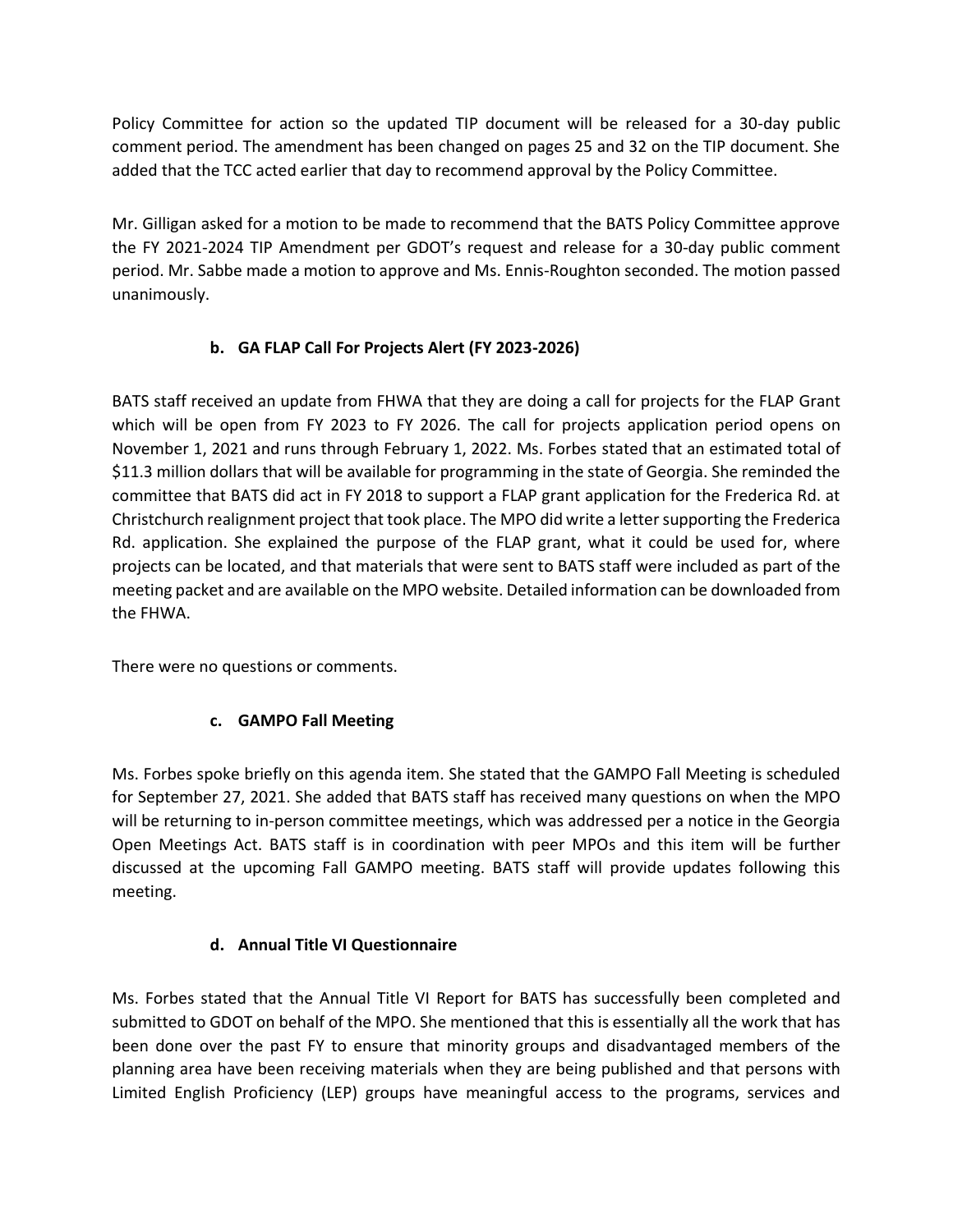information that BATS provides. BATS staff have successfully filled out the Title VI Questionnaire documenting all the activities BATS does to support Title VI in its planning efforts.

Ms. George asked if this report is something committee members will have access to, and Ms. Forbes responded that she believes BATS staff can provide access and that she will coordinate with GDOT to see if it can be made available.

## **e. GDOT Transit Subrecipient Workshop 2021**

Ms. Forbes stated that the GDOT Transit Subrecipient Workshop was held last week. This workshop features different transit highlights around the state. One highlight that was included is the Transit Development Plan Guidebook which is essentially a step-by-step guide for transit agencies around the state on how to develop long-term transit plans. She mentioned that discussed at this workshop was the Let's Ride Campaign & Let's Ride app that is being rolled out, which promotes greater awareness of rural transit services. There were spotlights on the new transit services that were started in the current fiscal year, including a service in Valdosta, the City of Gainesville and the Southern GA Regional Commission.

Ms. George asked if any new place that implemented new transit services used fixed route or all ondemand.

Ms. Forbes responded that Valdosta and Gainesville were considered small urban and have decided to move forward with on-demand system.

Mr. Brown asked if minority status includes people with disabilities.

Ms. Forbes replied that it does and that all Title VI accommodations include populations with disabilities.

There were no additional questions or comments.

# **7. Agency Updates**

# **a. Glynn County Airport Commission**

Ms. Forbes stated that the compass calibration pad is finished at the airport and Seaboard is working on the asphalt taxiway at the airport. The parking lot is complete and finished, and that Tipsy McFly will be the café that operates at the airport.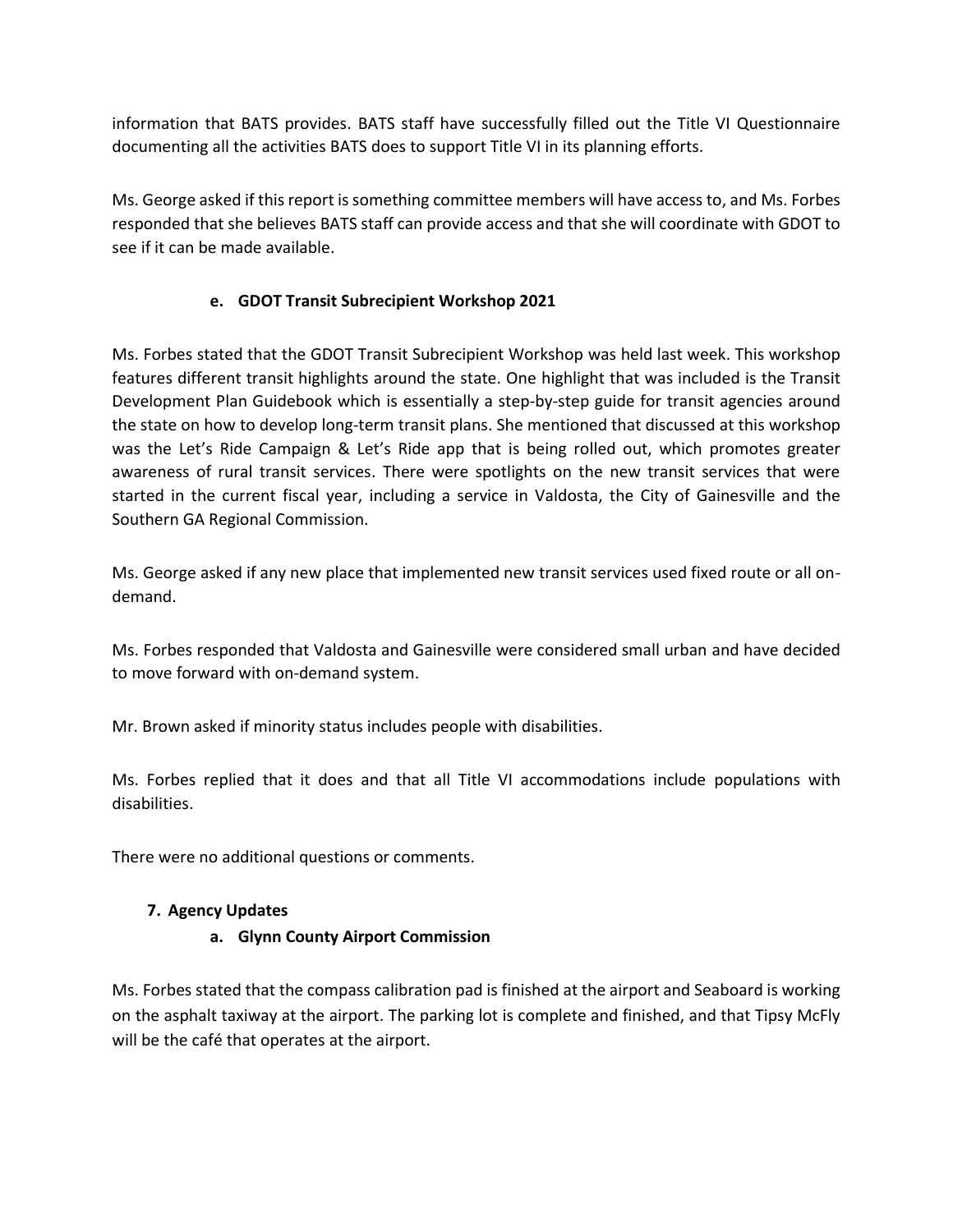# **b. Glynn County School Board**

Ms. Forbes stated that there were no major updates, but that the school district has moved to the new Altama Elementary School, and a temporary location for Golden Isles Elementary School has no problems with traffic.

# **c. Glynn County**

Ms. Forbes mentioned that there is a project sheet that lists the ongoing projects in the county and if members have questions on county projects, to email herself or Mr. Cary.

# **d. City of Brunswick**

Ms. Forbes briefly provided City of Brunswick updates. Phase I of Magnolia Park project is complete and the city has received bids for Phase II and will be taking this to their commission in October to get this project approved for Phase II. The city will also take bids for a contract on the boardwalk trail between Overlook Park and the St. Simons Causeway . Ms. Forbes mentioned that special planning funds are out for the MLK-Altama Bike Study with the completed RFP packet and that hopefully by the next meeting a consulting firm will be selected.

# **e. GDOT District 5**

Ms. Forbes mentioned that there are 7 projects in preconstruction from GDOT presented at the TCC meeting. Ms. Forbes added that SR 25 FM CR 372/Yacht Rd. to CR 415/Harry Driggers was set to let in August but both bids were rejected, based on additional comments from Mr. Pittman, and that they have been put back out and are looking for a let date in late November. She stated that Ms. Thompson asked that the district office work with the City on the resurfacing projects on SR 25 Conn (Gloucester) from SR 27 to SR 25 and the resurfacing on SR 25 from N of SR 303 extending S of Sidney Lanier Bridge. There are major events going on in the downtown so they wanted to coordinate to make sure it would not be an issue with these events.

# **f. Jekyll Island Authority**

Ms. Forbes stated that they are finishing up an approximately \$700,000.00 bike path revitalization project and taking some of the asphalt bike paths and milling them and placing concrete wider bike paths in their place. Jekyll Island Authority is also working with the GDOT Office of Programming to deliver an atlas to try and get a design financed to take the bike path from 17<sup>th</sup> and the Jekyll Island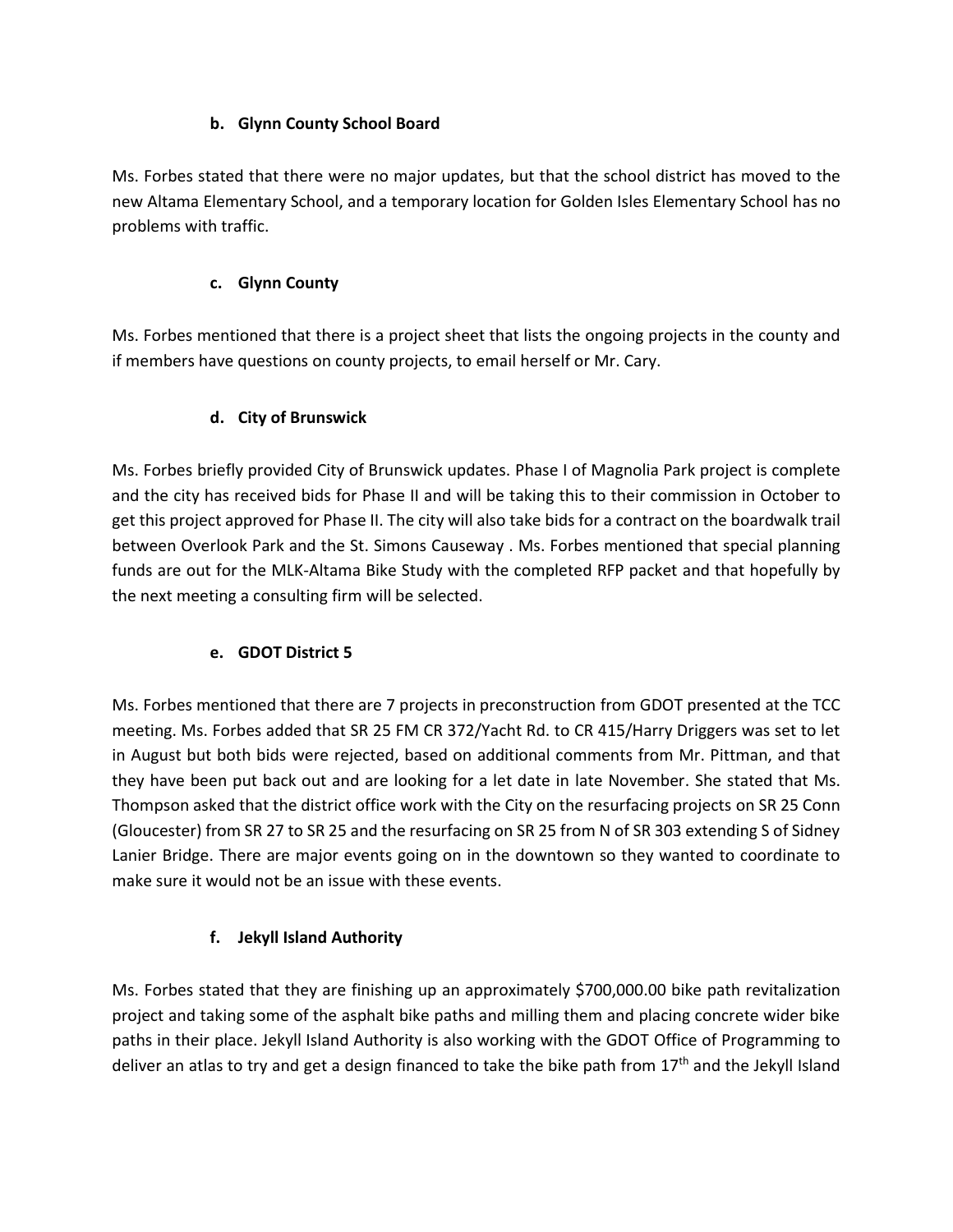Causeway (SR 520) to the tollbooth/guest information welcome center. The Authority is trying to get this design so that When funds are available they can go with the design.

## **g. Transit Agencies**

Ms. Forbes stated that there were no updates from the Coastal Region Commission. Mr. Hunter from the City of Brunswick is working on designing public outreach information and getting out to the public on what has been done so far in transit planning in late September and into early October, and then going back to the city commission by the end of the year with a presentation on the plan on how our transit will take shape. She added that once there is a date, it will be sent to BATS staff and then committee members will be alerted to when this presentation will be.

## **h. Other Items**

Ms. Forbes stated that action was taken to keep the threshold at 50,000 for the MSA alert that BATS staff put together a letter to submit on behalf of the MPO. She added that new census data is coming in which is based on FTA and are expecting to get these numbers by May 2022 to start looking at where urban boundaries in the counties have shifted. FHWA will provide a schedule of when this data will be released as they have received some requests from GDOT on this 2020 Census data.

Mr. Gilligan stated that MSA stood for Metropolitan Statistical Area and that this is important because in the county there is a potential change form 50,000 residents to 100,000 residents and Glynn County falls under the 100k residents. He added that had that change occurred BATS would have been disbanded as they would not be considered an urbanized area. He shared that there were many questions on the city's transportation planning effort and that he attends the Policy Committee meetings. He mentioned that during the last PC meeting, he explained that members of the CAC want to be engaged in the process of this initiative. He asked committee members to think of questions and comments as the members of the CAC are considered the community resident members.

Ms. Ennis-Roughton then asked if the county's role could contribute to this project, and Ms. Forbes confirmed that the county could contribute and or be part of this project but the city took the initiative and adopted the responsibility of being the local sponsor.

Ms. Forbes stated that there has not been an official vote, but the city identified themselves as the local sponsor.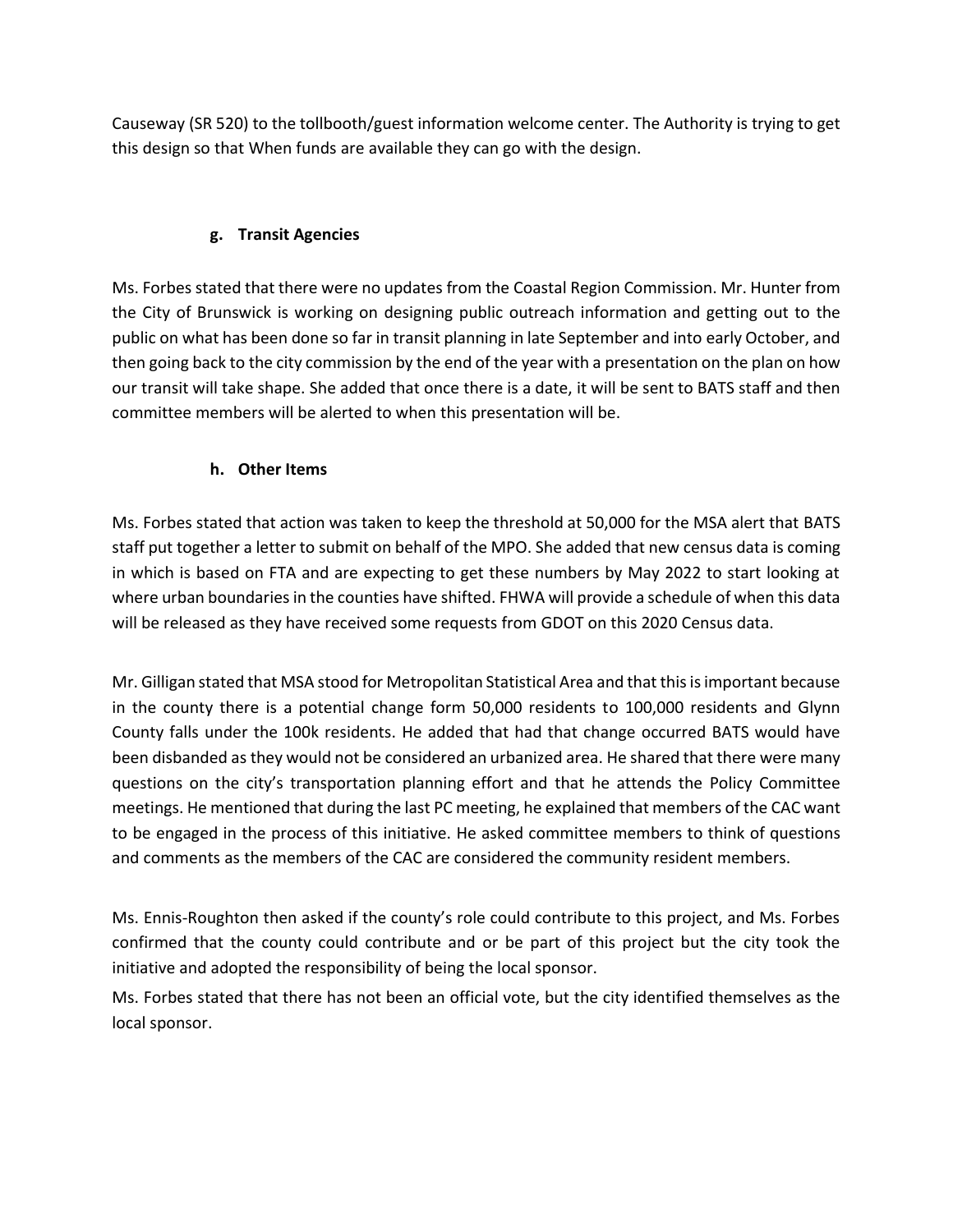Mr. Gilligan added that Ms. Thompson mentioned that she would approach county commissioners to have internal discussions with them to open the discussions about transit in the county again and will keep the CAC Chairman in the loop.

Ms. George stated the importance of the County as three times as many people go into the city for work versus commuting from the city to the county.

Ms. Ennis-Roughton pointed out that the CRC can provide limited services to non-residents of Brunswick, and that the city is excluded from this as being part of the urban core.

Mr. Gilligan stated that this is rural transportation, and that the demographic of people that use the CRC are elderly people for doctor's appointments. Mr. Gilligan mentioned that the investment for transit is significant, and that the citizens voices being heard is a critical component in the process before initiatives get through.

## **i. Public Comment**

Ms. George asked if she could have a recording of this meeting and Ms. Forbes answered that that is not allowed as recordings are used for internal purposes to write the meeting minutes, which are made available to committee members. She added that presentation slides will be made available and detailed discussions are documented in the meeting minutes.

Mr. Gilligan asked if Ms. Forbes can send the link to where meeting minutes are hosted on the BATS website and Ms. Forbes agreed to do so.

Ms. Forbes stated that the next meeting will be November 8, 2021. She mentioned that she noticed that several members aren't present and asked committee members to let BATS staff or Mr. Gilligan know if there is a better meeting time. She asked Mr. Gilligan if any member reaches out to him directly to please let her know. She committee members that if they miss two meetings without an emailed note of absence they will be placed on a list and BATS staff will reach out to them, but if not, then the seat is forfeited.

Mr. Gilligan added that proxies are also an option but to let him know prior to the meeting. Ms. Harris asked for a form to be sent to her to ask for a different time for the meetings due to a conflict she has.